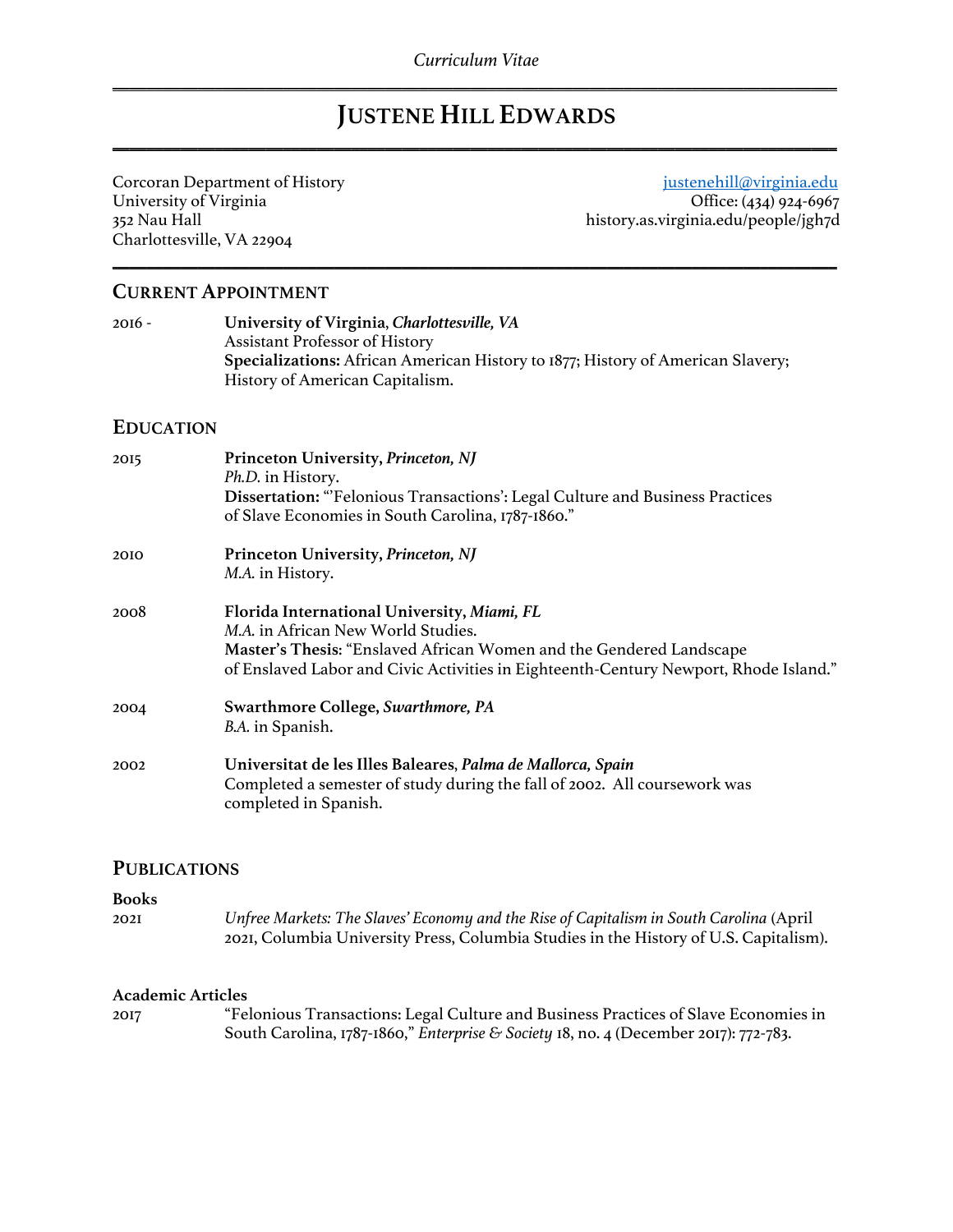## **Book Reviews**

| 202I | Savannah's Midnight Hour: Boosterism, Growth, and Commerce in a Nineteenth-Century<br>American City by Lisa L. Denmark, in Business History Review 94, no. 4 (2021), 861-864.  |
|------|--------------------------------------------------------------------------------------------------------------------------------------------------------------------------------|
| 2019 | American Aristocrats: A Family, A Fortune, and the Making of American Capitalism by Harry<br>S. Stout, in The Journal of Southern History 85, no. 2 (May 2019), 423-424.       |
| 2016 | The Business of Slavery and the Rise of American Capitalism, 1815-1860 by Calvin<br>Schermerhorn, in Common Place (Spring 2016).                                               |
| 2015 | Northern Men with Southern Loyalties: The Democratic Party and the Sectional Crisis by<br>Michael Todd Landis, in Law and History Review 33, no. 4 (November 2015), 1011-1013. |

#### **Works-In-Progress**

*The Black Bank: The Freedman's Bank and the Challenges of Black Economic Equality in Reconstruction America*. Book-length monograph on the history of the Freedman's Savings and Trust Company. It explores how the bank's short tenure and failure influenced the economic prospects of African Americans during the period of Reconstruction.

"Slavery's Capitalism and the Promise of Liberty," in *Capitalism and the American Revolution,* eds. Tom Cutterham and Katherine Smoak-Radburn. This book chapter examines how enslaved people understood the politics of capitalism and ideas of liberty during the Revolutionary war.

"Slavery and Legal Education at UVA." This book chapter considers the early history of UVA's curriculum and discusses the ways in which slavery was a component of the legal education.

"The Language of Blackness and Racial Identity in American History." This article interrogates the changing landscape of language that people of African descent in the United States, and scholars of the African American experience, have used to discuss Black identity. It considers how scholars and the public have captured the complexities of Blackness—especially at times of heightened racial strife in American society.

## **MEDIA ENGAGEMENT**

- 2020 Panelist, "Access to Wealth: Challenging Perceptions" on "Racism: Challenging Perceptions," Virginia Public Media/PBS. 2019 Interview on "History vs. Podcast," Mental Floss. 2018 Interview on "Lucy Worsley: America's Biggest Fibs," BBC.
- 2017 Interview on "Truth, Power, and Politics with Neal Conan."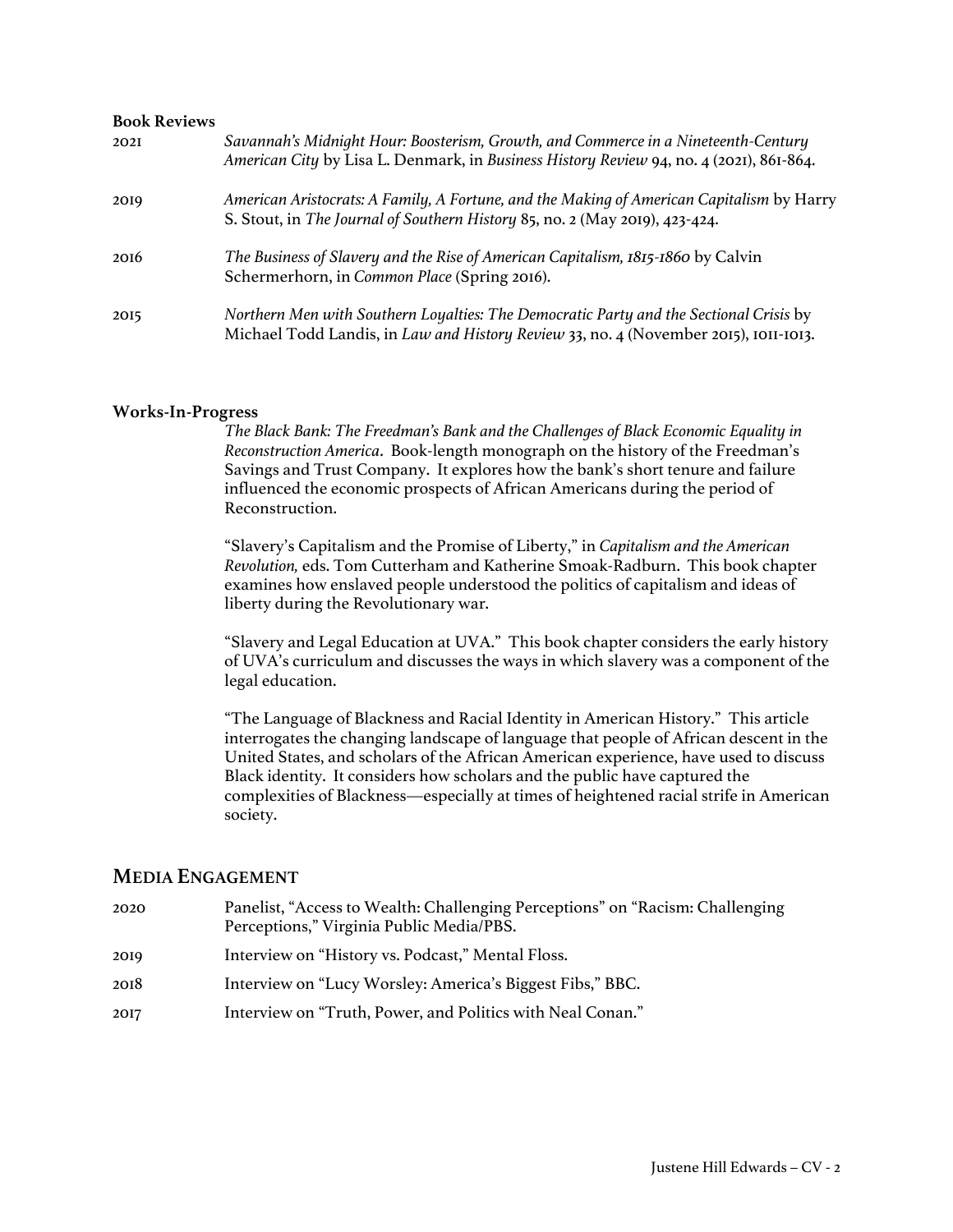## **FELLOWSHIPS**

2019 Sesquicentennial Associateship, University of Virginia (Fall 2019).

## **AWARDS AND HONORS**

| 2017                  | Finalist, SHEAR Dissertation Prize, Society for Historians of the Early American<br>Republic.               |
|-----------------------|-------------------------------------------------------------------------------------------------------------|
| 2017                  | Finalist, Herman E. Krooss Prize for Best Dissertation in Business History, Business<br>History Conference. |
| 2016                  | Finalist, C. Vann Woodward Dissertation Prize, Southern Historical Association.                             |
| <b>GRANTS</b><br>202I | University of Virginia, College of Arts & Sciences Faculty Summer Stipend.                                  |
| 2020                  | University of Virginia, College of Arts & Sciences Faculty Summer Stipend.                                  |
| 2018                  | University of Virginia Pavilion Seminar Course Grant.                                                       |
| 2018                  | University of Virginia College of Arts & Sciences Faculty Summer Stipend.                                   |

- 2017 University of Virginia, Page-Barbour Fund Award, Conference: "'To Joy: A Symposium on Black Feminist Histories."
- 2017 University of Virginia College of Arts & Sciences Faculty Summer Stipend.

# **INVITED TALKS AND LECTURES**

| 202I | "Juneteenth and the Politics of Race," Bechtel Global Corporation.                                                                                                              |
|------|---------------------------------------------------------------------------------------------------------------------------------------------------------------------------------|
| 202I | "Unfree Markets: The Slaves' Economy and the Rise of Capitalism in South Carolina,"<br>University of Oxford Early American Republic Seminar, University of Oxford<br>(Virtual). |
| 202I | "Capitalism, the Racial-Wealth Gap, and the Afterlife of American Slavery," University<br>of New Hampshire Lecture Series on "Confronting the Racial Wealth Gap," (Virtual).    |
| 202I | "Capitalism in the Economic Lives of Enslaved People," Alexandrian Society, Virginia<br>Commonwealth University, (Virtual).                                                     |
| 202I | "Race and the Capitalist History of America's Universities," Drexel University<br>(Virtual).                                                                                    |
| 2020 | "Race and Inequality in America," New Canaan Library, New Canaan, CT (virtual).                                                                                                 |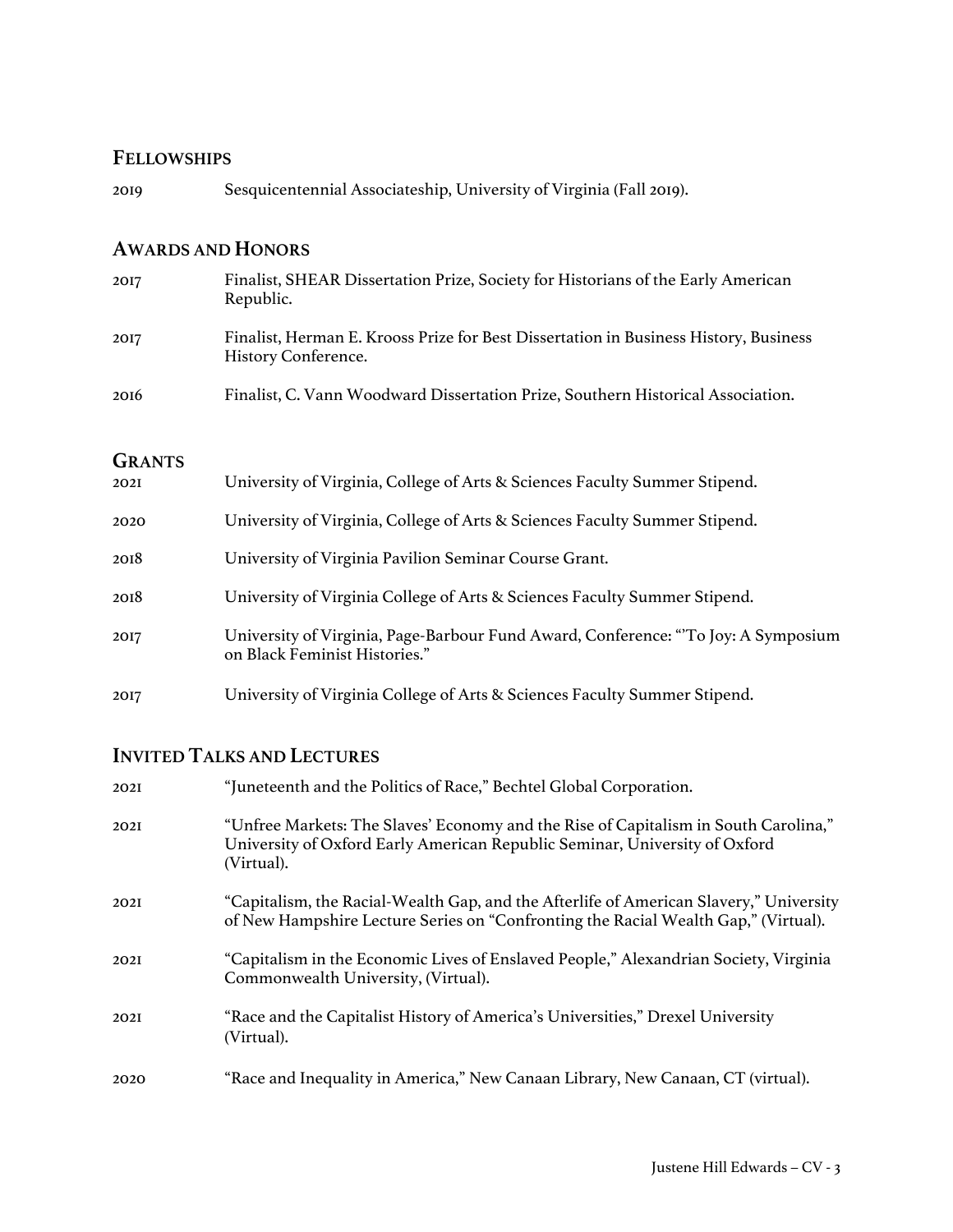| 2020 | "The History of Slavery in New England," New Canaan Library, New Canaan, CT<br>(virtual).                                                                                                                              |
|------|------------------------------------------------------------------------------------------------------------------------------------------------------------------------------------------------------------------------|
| 2020 | "Money, Capital, and Slavery in America," Midland School, Los Olivos, CA.                                                                                                                                              |
| 2018 | "The Slaves' Economy in Capitalist Perspective," University of Delaware History<br>Workshop.                                                                                                                           |
| 2017 | "Slavery, Cotton, and the Slaves' Economy in the Antebellum South," University of<br>North Carolina, Charlotte.                                                                                                        |
| 2017 | "Carry on a Traffic with the Negroes": The Politics and Legalities of the Slaves"<br>Economy in Late-Antebellum South Carolina," University of Maryland Early<br>American Seminar Series.                              |
| 2017 | "Felonious Transactions': Legal Culture and Business Practices of Slave Economies in<br>South Carolina, 1787-1860," Herman E. Krooss Dissertation Prize Panel, Business<br>History Conference.                         |
| 2016 | "The Law of Slave Economies in Antebellum South Carolina," Harvard University-<br>Brown University Comparative Slavery Working Group, "Slaves and the Law:<br>Comparative Questions and Approaches," Brown University. |
| 2016 | "The Trade Between Bond and Free": The Slaves' Economy and Plantation<br>Profitability in Antebellum South Carolina," McNeil Center for Early American<br>Studies, University of Pennsylvania.                         |

# **UNIVERSITY OF VIRGINIA INVITED LECTURES**

| 202I | "Race and Capitalism in American Society," Anti-Racism Workshop, University of<br>Virginia Multicultural Student Services (Virtual).                                                   |
|------|----------------------------------------------------------------------------------------------------------------------------------------------------------------------------------------|
| 202I | "The Evolving Language of Slavery and Race in American History (and<br>Historiography)," University of Virginia Library (Virtual).                                                     |
| 2020 | "Thomas Jefferson and William Short: The Politics of African-American Property<br>Ownership as Freedom," Osher Lifelong Learning Institute at the University of<br>Virginia (virtual). |
| 2020 | "Slavery and Capitalism in Modern Perspective," The Virginia Club of New York<br>(virtual).                                                                                            |
| 2020 | "Enslaved on Grounds: Slavery at the University of Virginia," Thomas Jefferson's<br>Monticello, Charlottesville, VA.                                                                   |
| 2020 | "Jefferson, Land, and Liberty," Summer Jefferson Symposium, University of Virginia,<br>Charlottesville, VA (virtual).                                                                  |
| 2019 | "Violence, Accounting, and Slaves with Money in South Carolina," University of<br>Virginia, Movement and Directions in the History of Capitalism Workshop.                             |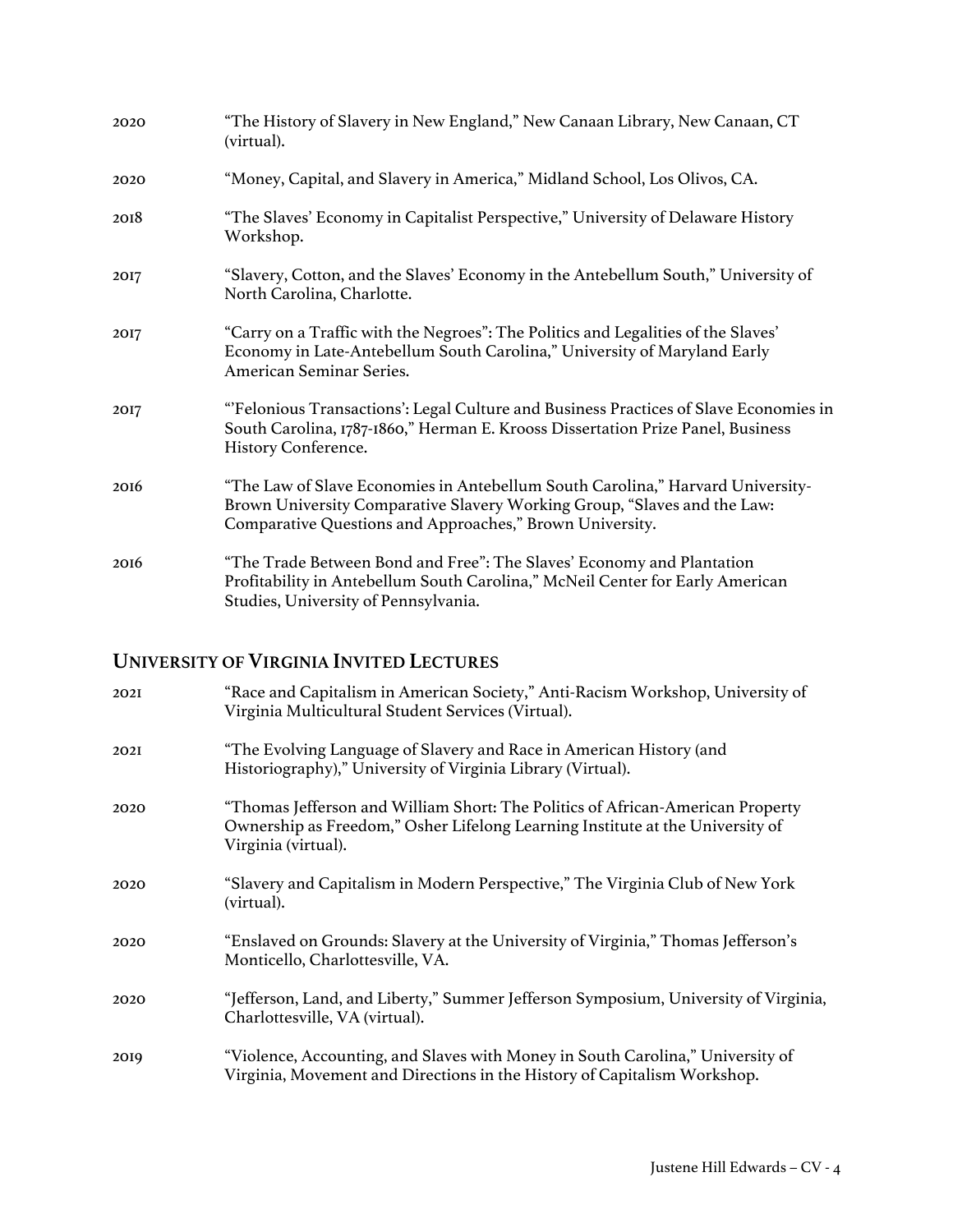| 2017 | "Properties of Property," Political Thinking at the Margins Conference, University of<br>Virginia.                                                                   |
|------|----------------------------------------------------------------------------------------------------------------------------------------------------------------------|
| 2016 | "Negroes Publickly Cabaling in the Streets': Law, Regulation, and the Slaves'<br>Economy in Colonial South Carolina," Early America Seminar, University of Virginia. |

# **RECENT CONFERENCE PRESENTATIONS**

| 202I | "The Thrift of the Colored People': The Freedman's Bank and the Challenges of Black<br>Economic Equality During Reconstruction," Organization of American Historians<br>Annual Meeting (Virtual). |
|------|---------------------------------------------------------------------------------------------------------------------------------------------------------------------------------------------------|
| 202I | "Paternalism, Control, and Capitalism in Antebellum South Carolina," Business<br>History Conference Annual Meeting (Virtual).                                                                     |
| 2018 | "Enslaved Women, Money, and the Law in Antebellum South Carolina," Society for<br>the Historians of the Early American Republic Annual Meeting, Cleveland, Ohio.                                  |
| 2017 | "Slave Economies in the Rhetoric of Plantation Capitalism in South Carolina, 1830–<br>1860," Southern Historical Association Annual Meeting, Dallas, TX.                                          |
| 2016 | "Black Markets: The Slaves' Economy and Plantation Capitalism in South Carolina,<br>1820-1860," Histories of Capitalism, 2.0, Cornell University, Ithaca, NY.                                     |

# **CONFERENCE MODERATOR**

| 202I | "The History of Juneteenth," Jefferson-Madison Regional Library (Virtual).                                                       |
|------|----------------------------------------------------------------------------------------------------------------------------------|
| 2020 | "Slavery on the Economic and Legal Fringes of 19 <sup>th</sup> -Century America," Business<br>History Conference, Charlotte, NC. |

# **TEACHING EXPERIENCE**

## **University of Virginia**

African-American Women's History African-American History to 1865 African-American History to 1877 (graduate) American Slavery American Slavery and the Law Capitalism and Slavery (undergraduate and graduate) Inequality in America

**Princeton University** Representing American Slavery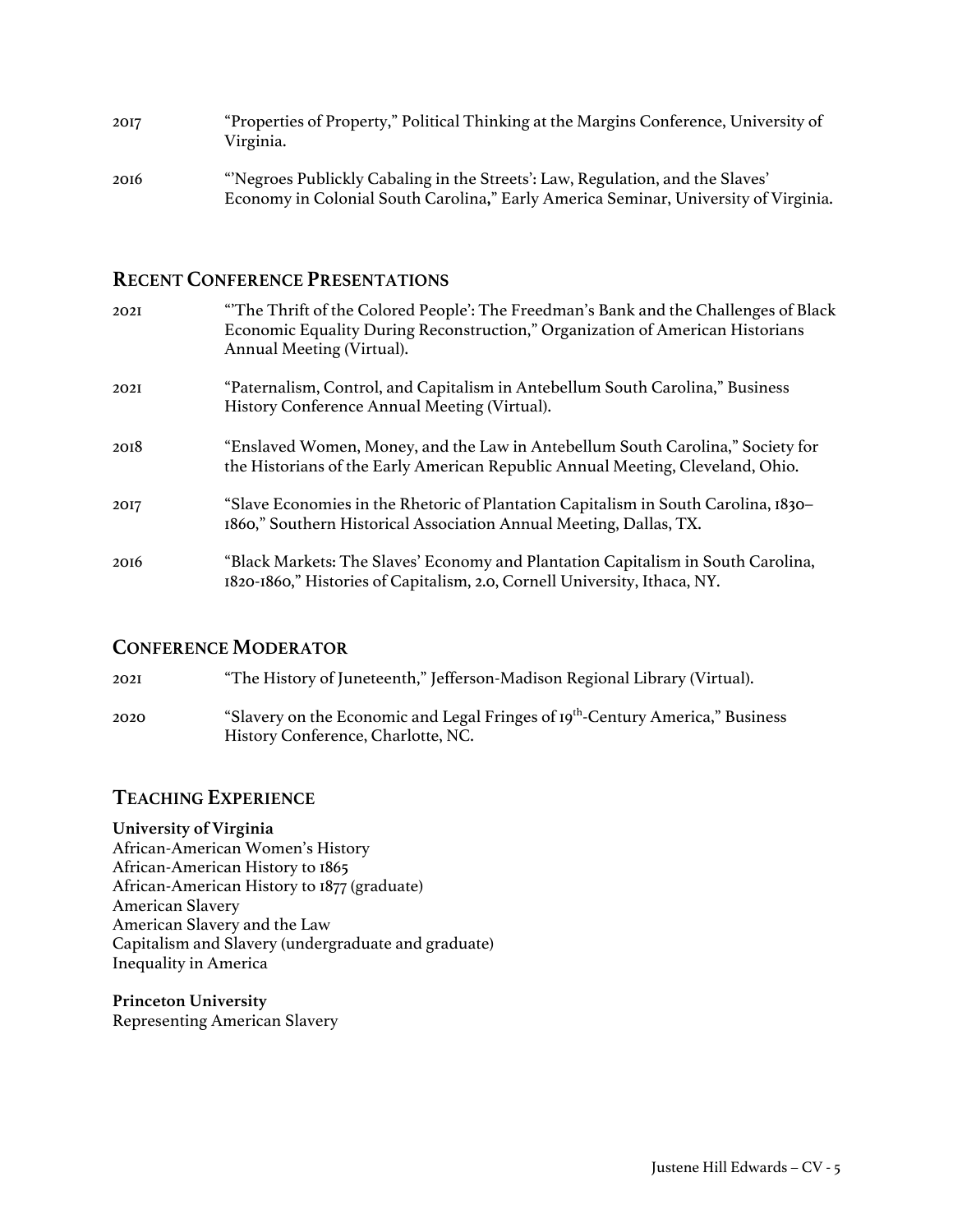# **DOCTORAL COMMITTEE SERVICE**

- Daniel Sunshine, University of Virginia, In Progress.
- Chloe Porche, University of Virginia, In Progress.
- Jake Calhoun (Advisor), University of Virginia, In Progress.
- Amanda Gibson, College of William & Mary, In Progress.
- Lauren Haumesser, "The Party of Patriarchy: Democratic Gender Politics and the Coming of the Civil War," University of Virginia, Defended 2018.
- Melissa Gismodi, "The Search for Zion: Rachel and Andrew Jackson," University of Virginia, Defended 2017.

# **MASTER'S THESIS ADVISING**

• Michelle Colbert, "'A Blight on Our State': Politics and Place in the Making and Remaking of Georgia's Stone Mountain," Department of Architectural History, University of Virginia.

# **UNDERGRADUATE THESIS ADVISING**

- Rebecca Alemayhu, "Doing the Work: Black Women's Leadership in Houston's Civil Right Movement, 1944-1965," Program in Political and Social Thought, 2021.
- Deanna Knox, "The Life of A Jezebel: Sexual Exploitation of Enslaved Women in the Antebellum South," Department of History, 2018.

# **PROFESSIONAL SERVICE**

| $202I -$ | Trustee, Business History Conference.                                                                      |
|----------|------------------------------------------------------------------------------------------------------------|
| $202I -$ | K. Austin Kerr Prize Committee Member, Business History Conference.                                        |
| 202I     | External Honors Examiner, Department of History, Swarthmore College.                                       |
| $20I9 -$ | Trustee, Midland School.                                                                                   |
| $20I9 -$ | Book Manuscript Reviewer, Cambridge University Press.                                                      |
| 2017     | Article Reviewer, The William & Mary Quarterly.                                                            |
| 2017     | Symposium Co-Organizer, "To 'Joy: A Symposium on Black Feminist Histories, in<br>Honor of Tera W. Hunter." |

# **DEPARTMENTAL SERVICE**

| $2020 -$    | Faculty Advisor, Bridge to the Doctorate Program.                       |
|-------------|-------------------------------------------------------------------------|
| $2017 - 18$ | University of Virginia, Faculty Search Committee Member, Modern Europe. |